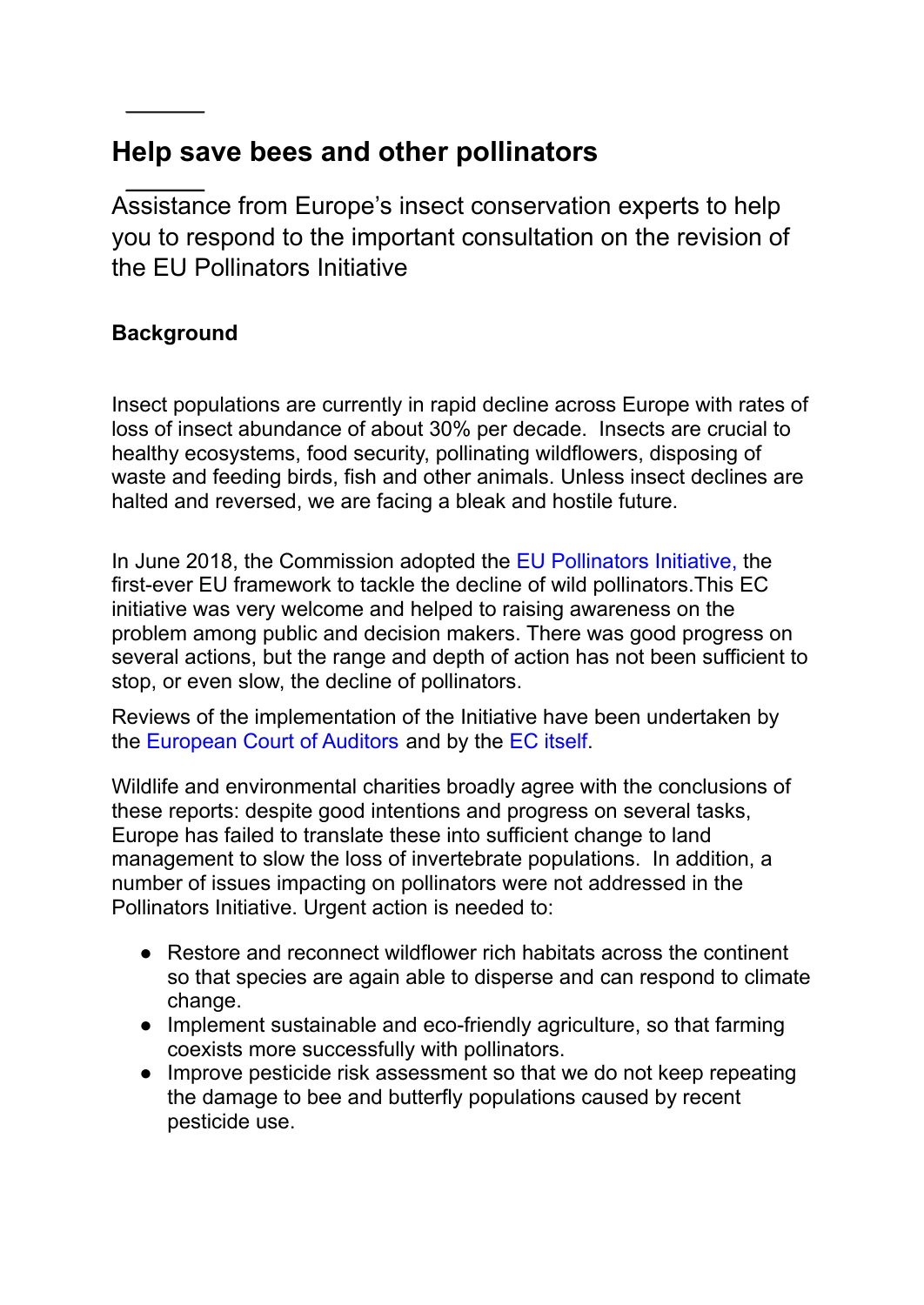- Secure long-term commitment to monitor populations of flying insects across Europe so that we can measure progress and better identify priorities and target remedial action.
- Reduce air pollution, including nitrogen deposition, which is robbing pollinators of safe breeding areas.
- $\bullet$  Reduce light pollution which is driving down populations of nocturnal pollinators (a very underappreciated ecosystem service).
- Develop and fund bespoke action to prevent the extinction of rare and endangered pollinator species.
- Increase the resources within the European Commission to ensure that firm action is secured across directorates, and that the action of Member States is supported and coordinated where necessary.

It is important that the public, who care greatly about bees, butterflies, moths, hoverflies and other insects, make sure that the European Commission, Member States and other stakeholders are in no doubt about the urgency of stepping-up action to save pollinators from their current declines and extinctions.

Invertebrate experts and conservation NGOs, including [members of the](https://www.iucn.org/regions/europe/our-work/policy/eu-biodiversity-policy/european-habitats-forum) [European Habitats Forum,](https://www.iucn.org/regions/europe/our-work/policy/eu-biodiversity-policy/european-habitats-forum) have come together to encourage everyone to submit responses to the ongoing EC consultation on revising the Pollinators Initiative.

There are nine questions in the consultation and below is our advice on how to answer them. The blue text provides explanations and context for our suggested answers.

In addition there is a free text section at the end which we encourage people to fill in, but you do not have to.

The consultation runs until **09 June 2022** and can be filled in by clicking on the yellow link on [this page](https://ec.europa.eu/info/law/better-regulation/have-your-say/initiatives/13142-EU-pollinators-initiative-revision/public-consultation_en).

## Question **1. How familiar are you with the EU Pollinators Initiative?**

Answer as you feel is correct for you, if you have read this and the information linked to in the consultation you will be at least 'somewhat familiar'!

◯ Very familiar ∩ Familiar  $\bigcap$  Somewhat familiar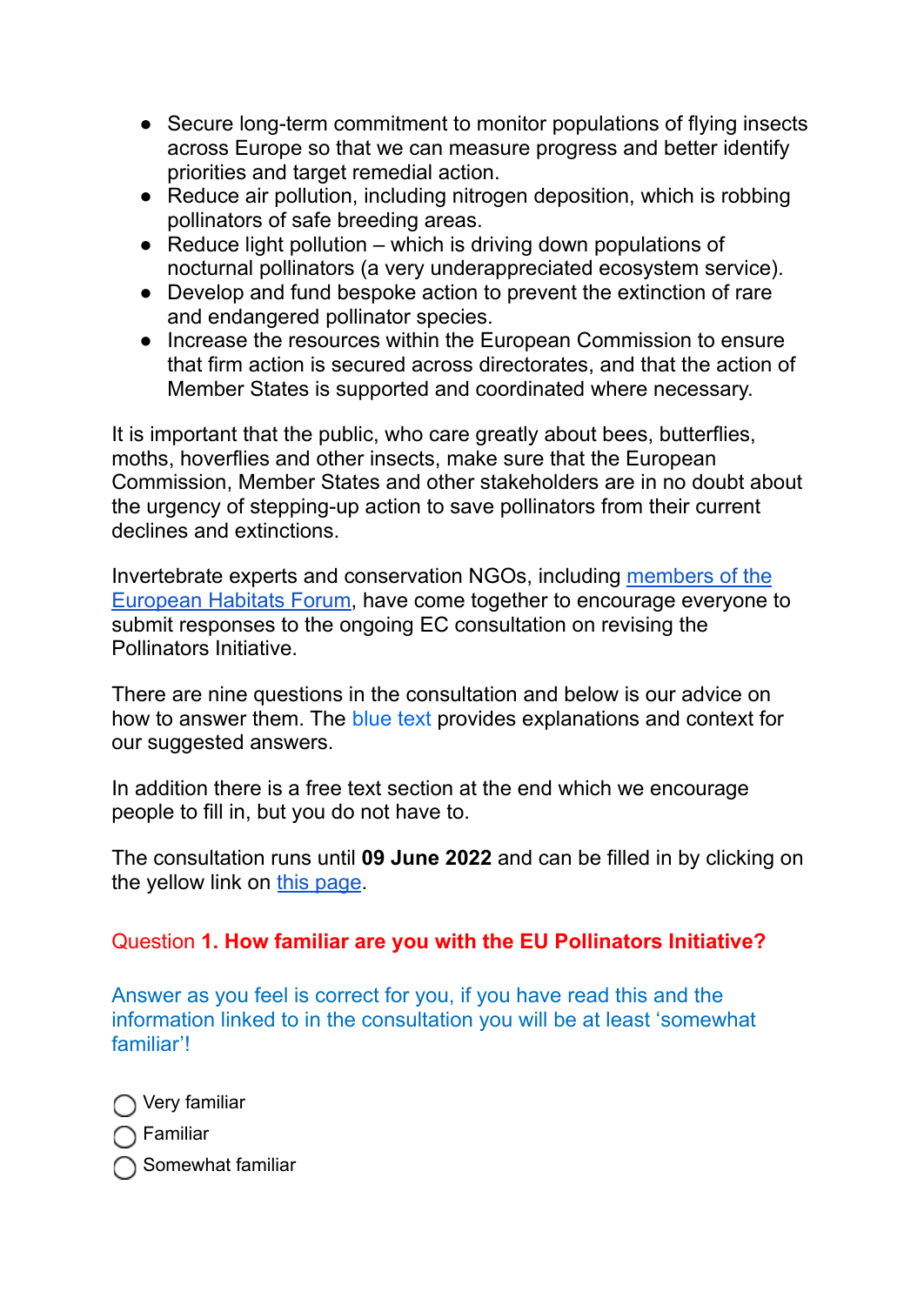◯ Not very familiar

 $\bigcap$  Not at all familiar

◯ No opinion / Not sure

## Question **2. What importance do you assign to the EU Pollinators Initiative?**

Pollinators are crucial to the health of the environment and to future food security; wild pollinators are disappearing fast and the EC and EU Member States are in a position to take action that would reverse the decline. This is urgently needed.

**Nery important** 

◯ Important

- Somewhat important
- ◯ Not important
- $\bigcap$  Not at all important
- ◯ No opinion / Not sure

## Question **3. Please indicate to what extent you agree or disagree with the following statements on the EU Pollinators Initiative:**

Broadly speaking the initiative is targeted at the right levels and has tried to achieve aims that would significantly help reduce pollinator declines. There are some significant gaps and it has not translated into action that is likely to noticeably reduce declines, particularly on pesticide use and land use change.

While neonicotinoid pesticides have been banned, the process that allowed them to be approved has not been fixed, national plans to reduce pesticide use are weak and (ironically) food security concerns are delaying EU Farm to Fork and Biodiversity Strategy commitments to cut pesticide use and pesticide harm.

The devolution of CAP payment targeting decisions to Member States seems to make it less likely that there will be a significant shift towards widespread improvements to agricultural habitats. Member States' CAP Strategic Plans need to include more positive action for safeguarding and restoring pollinator habitats.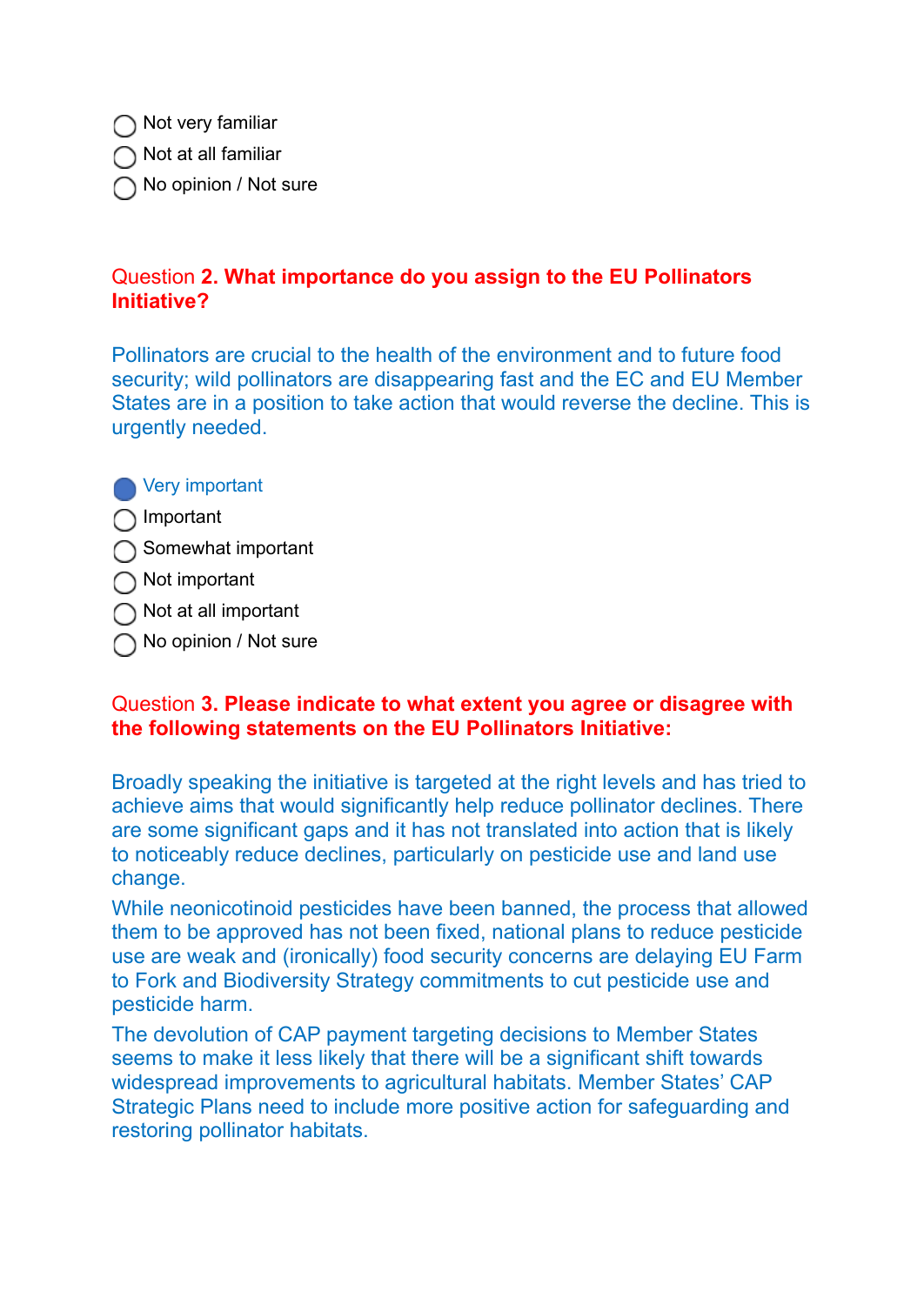The EC had produced good advice for local authorities and this should help urban areas, ultimately its responsibility for local delivery is limited, but it could provide grants to assist with transforming operations and areas into pollinator friendly management.

The Asian Hornet, an invasive species that preys on wild bees, has continued to spread in recent years.

|                                                                                                                                                     | Strongly<br>agree | Agree | Neither<br>agree<br>nor<br>disagree | Disagree   | Strongly<br>disagree | No<br>opinion /<br>Not sure |
|-----------------------------------------------------------------------------------------------------------------------------------------------------|-------------------|-------|-------------------------------------|------------|----------------------|-----------------------------|
| The Initiative's<br>general approach with<br>regard to its objectives<br>and actions is<br>appropriate to address<br>the decline of<br>pollinators. |                   |       |                                     | $\bigcirc$ | ∩                    |                             |
| The Initiative<br>addresses all<br>important causes of<br>pollinator decline.                                                                       | ∩                 | ∩     | ∩                                   | ◯          |                      |                             |
| The Initiative's approach<br>to tackling the loss of<br>pollinator habitats in<br>agricultural areas is<br>adequate.                                |                   | ∩     |                                     | $\bigcirc$ |                      |                             |
| The Initiative's approach<br>to improving<br>the availability of<br>habitats for pollinators<br>in urban areas is<br>adequate.                      | $\bigcirc$        | ∩     |                                     | ∩          | ◯                    |                             |
| The Initiative's approach<br>to tackling the impacts<br>of pesticide use is<br>adequate.                                                            | $\cap$            | ∩     |                                     | ( )        |                      |                             |
| The Initiative's approach<br>to tackling the impacts<br>of invasive alien<br>species is adequate.                                                   | ( )               | ( )   |                                     |            |                      |                             |

Question **4. In your view, how well have the following actions in the EU Pollinators Initiative been implemented to date?**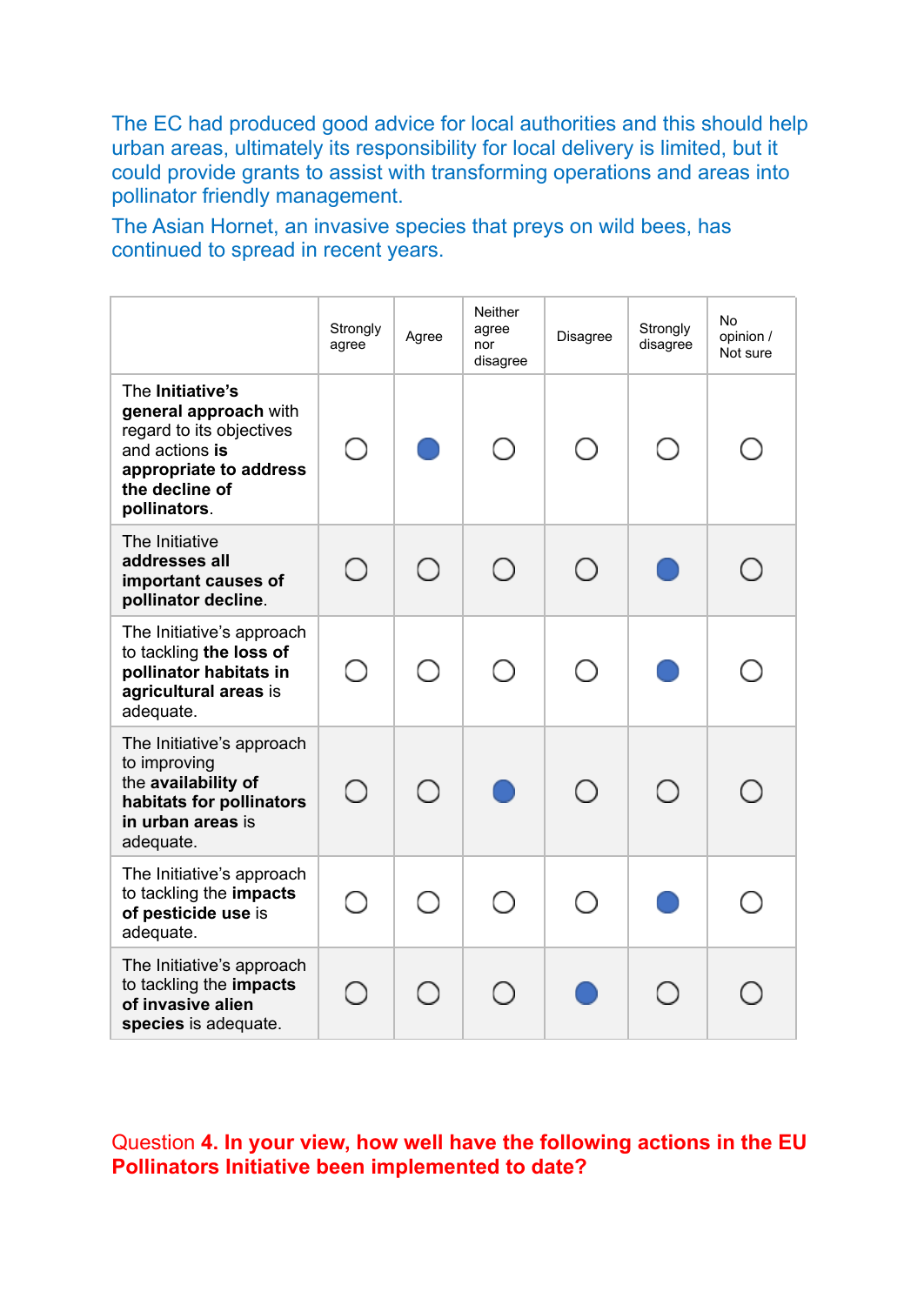The Initiative has established a good scientific basis for EU wide pollinator monitoring, but the big challenge is now to implement it in all Member States, this will require considerable support from the EC and perhaps new legislation to secure this action. Similarly, while there has been progress with assessing the EU status of hoverflies, there is an urgent need to also review the status of other groups such as moths and pollinating beetles. While the Initiative has improved data sharing, improvements to research funding and activity has been weak.

|                                                              | Very<br>well | Well | <b>Not</b><br>well | Not at<br>all well                            | No opinion<br>/ Not sure |
|--------------------------------------------------------------|--------------|------|--------------------|-----------------------------------------------|--------------------------|
| Action 1: Support monitoring<br>and assessment               |              |      |                    |                                               |                          |
| Action 2: Support research<br>and innovation                 |              | ( )  |                    | $\left( \begin{array}{c} \end{array} \right)$ |                          |
| Action 3: Facilitate knowledge<br>sharing and access to data |              |      |                    |                                               |                          |

While the direction of travel in the Pollinators Initiative is good, when it comes to the actions in the next section the situation is unsatisfactory because it has not made a real difference to pollinator populations, therefore action and investment needs to be urgently stepped up across the EU.

The Natura 2000 network and list of species on the Habitats Directive provide only incidental protection to pollinators and this has not changed significantly (there are no species of bee listed under the Directive as requiring conservation action).

The Initiative was slow to start drafting up rescue plans for endangered pollinator species, only a couple are in preparation, and the next version of the Initiative will have to contain significantly more resources to draw up plans and to support their implementation, if it is to put in place a safety net.

It is not clear that there has been any significant increase in pollinator-relevant measures in rural development programmes or that the Commission managed to secure any meaningful integration of pollinator considerations in the implementation of the post-2020 Common Agricultural Policy.

See above question 3 for notes on pesticides and invasive alien species.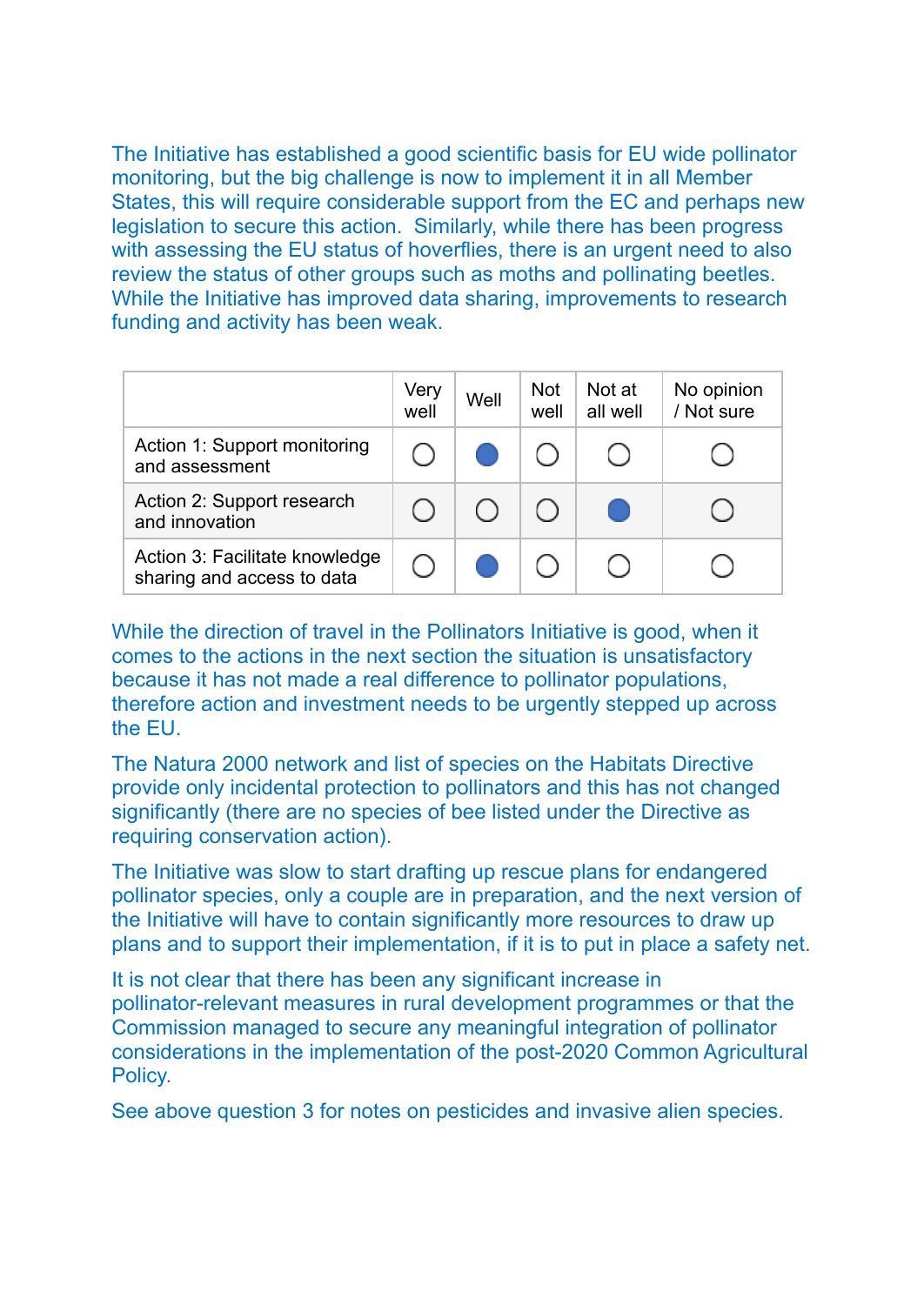|                                                                                     | Very<br>well                                    | Well | <b>Not</b><br>well                              | Not at<br>all well | No opinion<br>/ Not sure |
|-------------------------------------------------------------------------------------|-------------------------------------------------|------|-------------------------------------------------|--------------------|--------------------------|
| *Action 4: Conserve<br>endangered pollinator species<br>and habitats                |                                                 |      | ( )                                             |                    |                          |
| *Action 5: Improve pollinator<br>habitats on and around<br>farmland                 | $\left( \begin{array}{c} 1 \end{array} \right)$ | ◯    | $\bigcirc$                                      |                    |                          |
| *Action 6: Improve pollinator<br>habitats in urban areas and<br>the wider landscape |                                                 | ( )  | $\left( \begin{array}{c} 1 \end{array} \right)$ |                    |                          |
| *Action 7: Reduce the<br>impacts of pesticide use on<br>pollinators                 | $($ )                                           | ◯    | ∩                                               |                    |                          |
| *Action 8: Reduce the<br>impacts of invasive alien<br>species on pollinators        |                                                 |      |                                                 |                    |                          |

The EC has provided guidance to, but not effectively incentivised, businesses to contribute to the conservation of pollinators.

There was no progress with applying the EU Ecolabel to products that support pollinator conservation.

The EC has produced good educational materials, including the Pollinator Park virtual reality experience.

Many Member States still lack national strategies and even countries such as the Netherlands and Germany who have plans (very comprehensive plans in the case of Germany) have been slow to implement them.

The EC has had the opportunity to promote the integration of pollinator conservation considerations and measures into international trade policy, in particular in relation to the use of bee harming pesticides on crops that are then imported into the EU. In countries neighbouring the EU this damages populations of migratory hoverflies, moths and butterflies, which would travel to the EU in the summer. However, there has been no apparent progress with extending pollinator action into the EC's international work.

|                                                                    | Very<br>well | Well | <b>Not</b><br>well | Not at<br>all well | No opinion<br>/ Not sure |
|--------------------------------------------------------------------|--------------|------|--------------------|--------------------|--------------------------|
| *Action 9: Encourage the<br>business sector and citizens<br>to act |              |      |                    |                    |                          |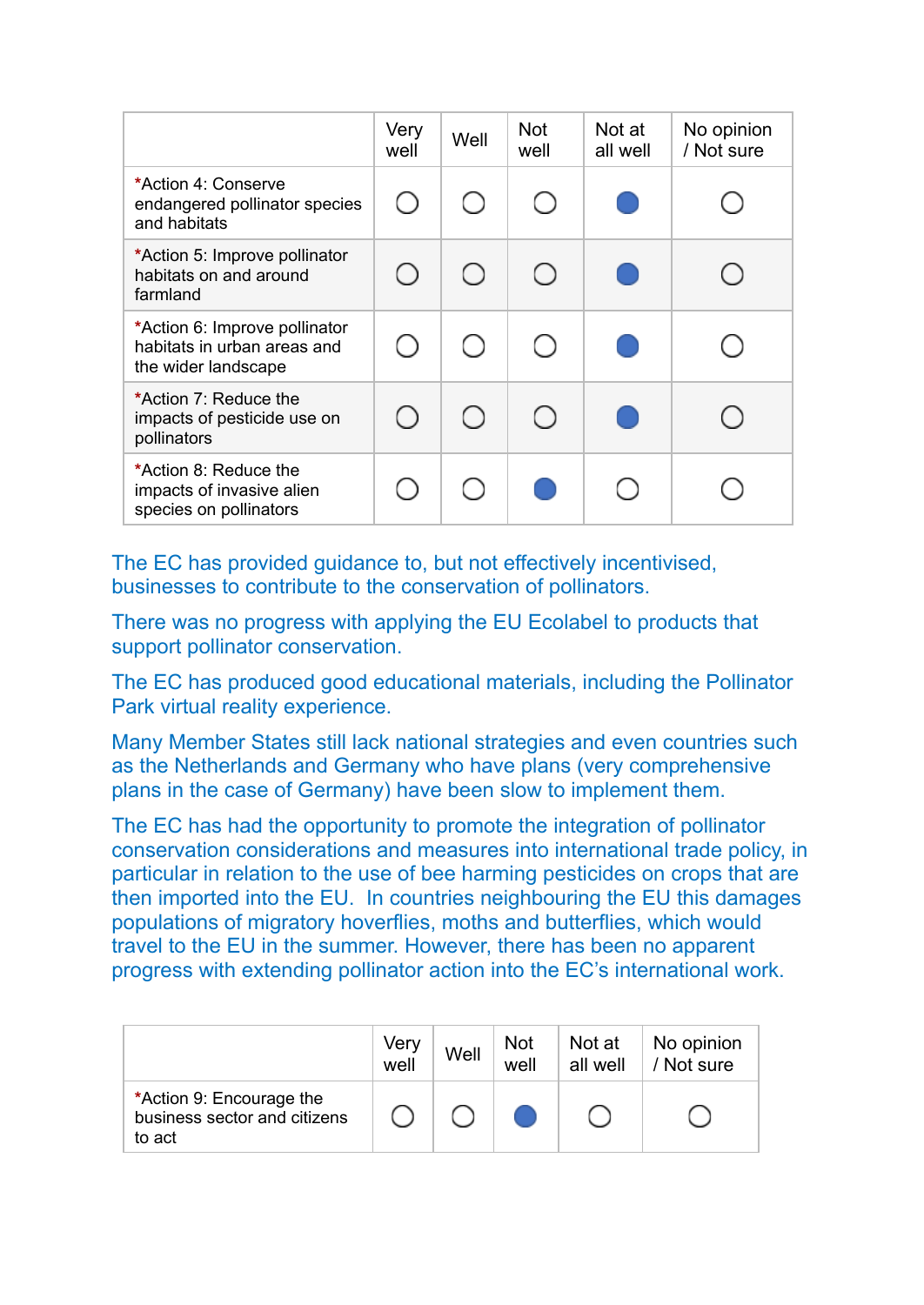|                                                                                 | Very<br>well | Well | <b>Not</b><br>well | Not at<br>all well | No opinion<br>/ Not sure |
|---------------------------------------------------------------------------------|--------------|------|--------------------|--------------------|--------------------------|
| *Action 10: Promote pollinator<br>strategies and collaboration<br>at all levels |              |      |                    |                    |                          |

## Question **5. In your opinion, how well do the policies of your country or region currently address the decline of pollinators?**

In our view, no country has done well in terms of addressing pollinator declines, but if you have a national plan in place then you might want to give them credit for that action.

- ◯ Very well
- ◯ Well
- ◯ Not well
- ◯ Not at all well
- ◯ No opinion / Not sure

# **Part 3. Stepping up actions for pollinators in the EU**

## Question **6. In your view, how urgent is the need to protect pollinators in the EU?**

Not only do pollinator declines of around 30% per decade represent an urgent environmental crisis, it is likely to take 30 years for schemes to be developed and implemented and for the resulting habitat improvements to have matured sufficiently to create the conditions in which bees and other insects can thrive again. This work has to start now!



- Urgent
- Somewhat urgent
- ◯ Not urgent
- $\bigcap$  Not urgent at all
- No opinion / Not sure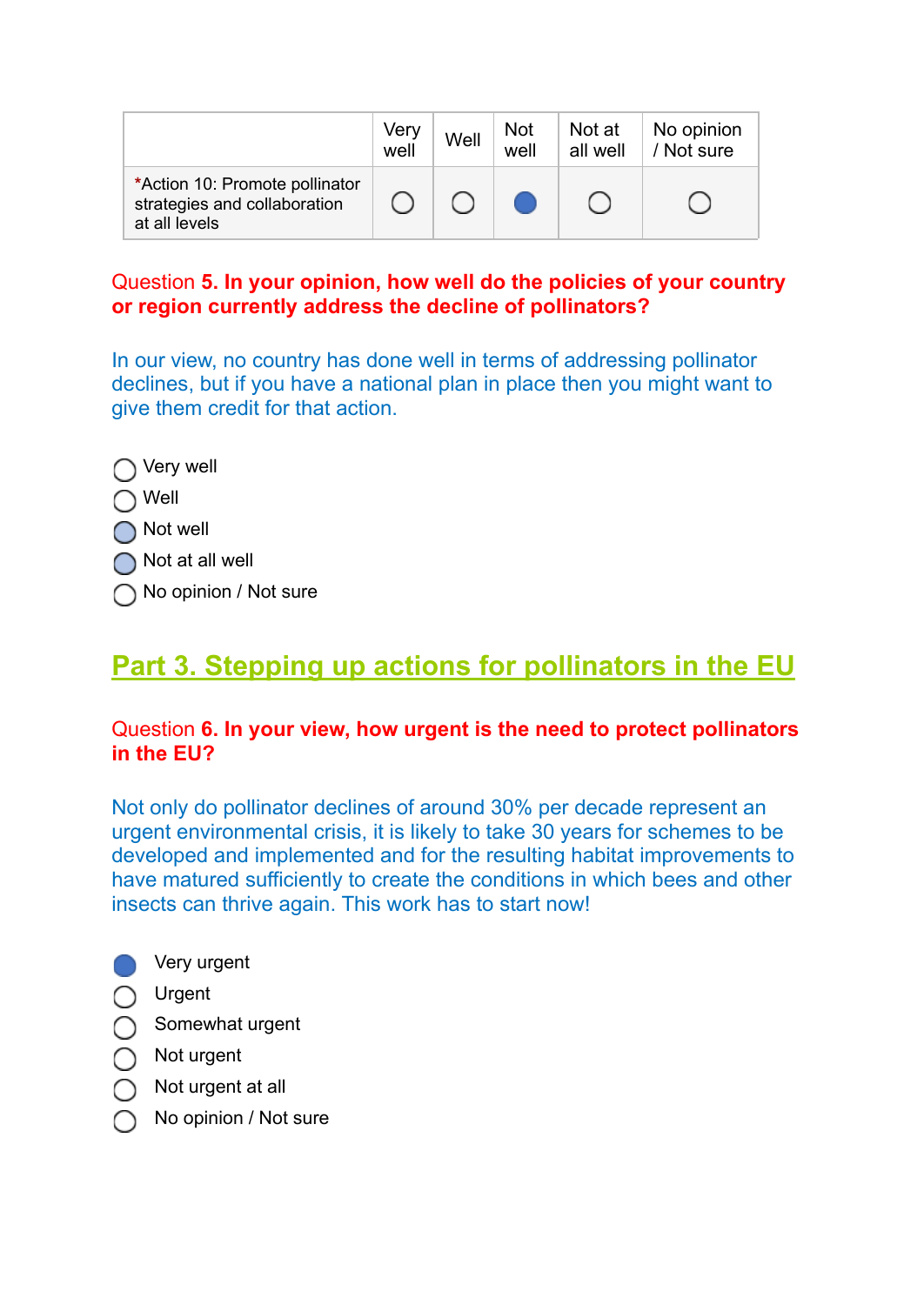### Question **7. In your view, how much more effort is needed in the following areas, to reverse pollinator decline in the EU?**

As set out above, while good foundations have been set, in most cases delivery and implementation of the actions needed to reverse the decline of bees and pollinators has only just started.

|                                                                                                         | No further<br>effort | Significantl<br>y more<br>effort | A lot more<br>effort | No opinion<br>/ Not sure |
|---------------------------------------------------------------------------------------------------------|----------------------|----------------------------------|----------------------|--------------------------|
| a) Conserving the most<br>endangered pollinator<br>species and their habitats                           |                      | $(\ )$                           |                      | $^{(+)}$                 |
| b) Improving pollinator<br>habitats in farmed<br>landscapes                                             |                      | ◯                                |                      |                          |
| c) Improving pollinator<br>habitats in urban areas                                                      | ( )                  |                                  | ( )                  | ( )                      |
| d) Integrating pollinator<br>habitats into infrastructure<br>networks (road, railway,<br>power, etc.)   |                      |                                  | ( )                  | ( )                      |
| e) Reducing the impacts of<br>pesticide use on pollinators                                              |                      | ( )                              |                      | $( \ )$                  |
| f) Reducing the impacts of<br>invasive alien species on<br>pollinators                                  |                      |                                  | $\bigcirc$           | ( )                      |
| g) Monitoring of pollinator<br>species and assessment of<br>their state                                 |                      |                                  |                      |                          |
| h) Researching pollinator<br>decline, its causes and<br>consequences for nature<br>and human well-being |                      |                                  |                      |                          |
| i) Engaging citizens                                                                                    |                      |                                  |                      |                          |
| j) Engaging businesses                                                                                  |                      |                                  |                      |                          |

Question **8. The following threats to pollinators are currently not covered directly by the EU Pollinators Initiative. In your view, which of these, if any, should be directly addressed by the Initiative?** *Please select up to four priorities.*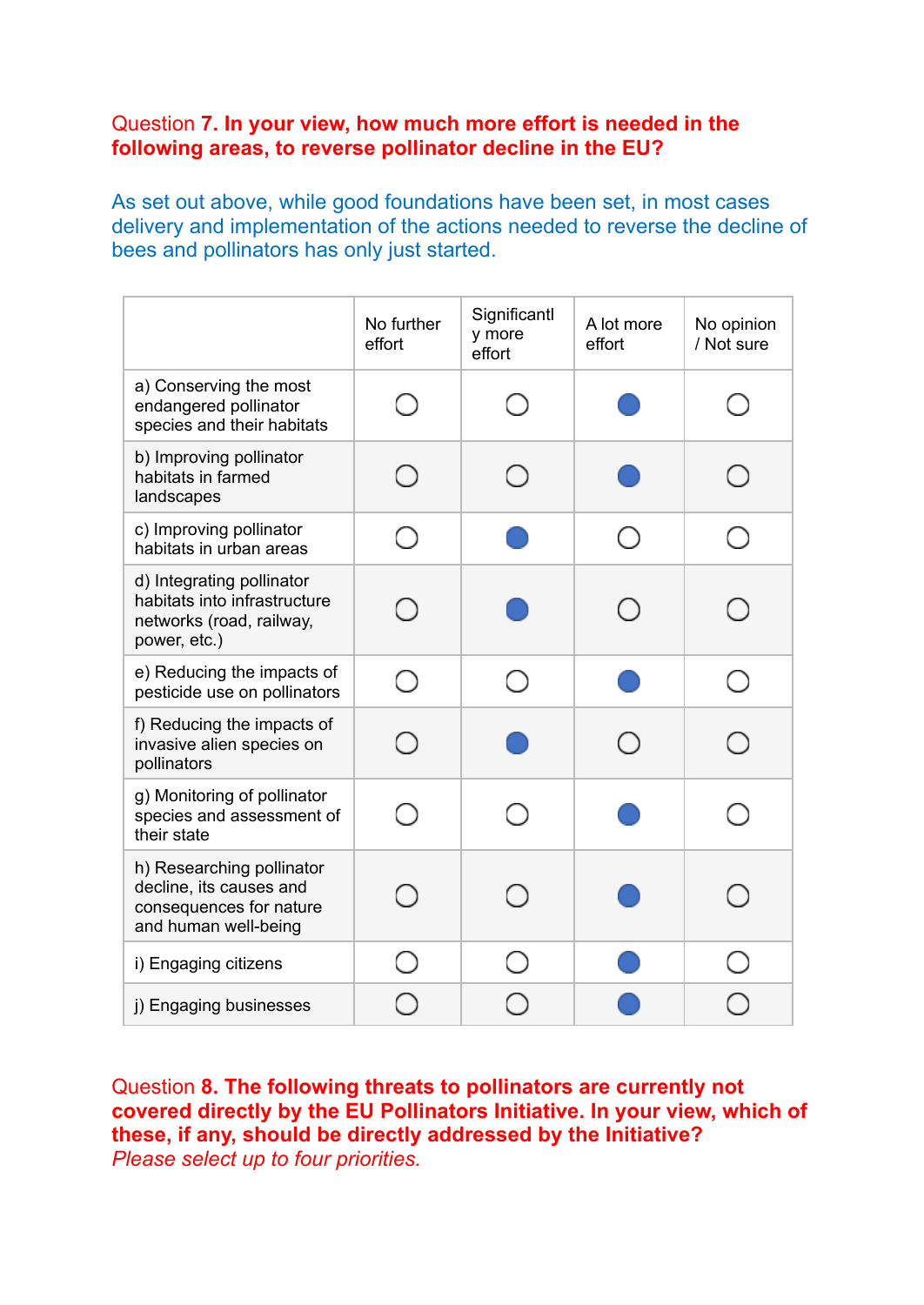#### *at most 4 choice(s)*

#### a) Light pollution

Light pollution has a large negative impact on insects, particularly nocturnal pollinators. Moth populations can be reduced by 50% in the vicinity of lights, and there is scientific evidence that light pollution is directly responsible for reducing pollination rates. Most Member States are not taking serious action, although Germany has a strong light pollution reduction strategy in their Insect Plan. Reducing light pollution should be added to the new Pollinators Initiative, and should be part of the Zero Pollution agenda.

#### b) Air pollution

Car exhaust fumes (nitrates and ozone) obscures floral scents, disrupting pollination. In addition, nitrate air pollution from agriculture and fossil fuel burning is fertilising habitats, promoting excessive vegetation growth that shades out the bare areas where bees and wasps nest and chills caterpillars so they never turn into butterflies or moths.

#### c) Nitrogen deposition in soil

See 'Air pollution' above.

#### d) Soil pollution by heavy metals

It has been established that local populations of solitary bees are reduced where the soils, and hence pollen and nectar, are contaminated with heavy metals. This is potentially an important factor, but needs more scientific work to establish how widespread and serious the impacts on pollinators are and how to fix the problem.

#### e) Use of biocides

Biocides are all products that deliberately kill other organisms while agricultural pesticides are already covered by the Initiative. Other biocides, such as veterinary medicines and insecticides used to treat building materials or clothes are likely to be having a significant impact on the environment. The primary impact is usually on freshwater animals as these chemicals are most abundant in waste water. There is already a process underway at ECHA to develop tests that will check toxicity of chemicals to bees and this work should continue.

#### f) Pathogens and parasites

Colonies of bumblebees and Honeybee queens are traded around Europe, they are often rife with parasites and diseases. In America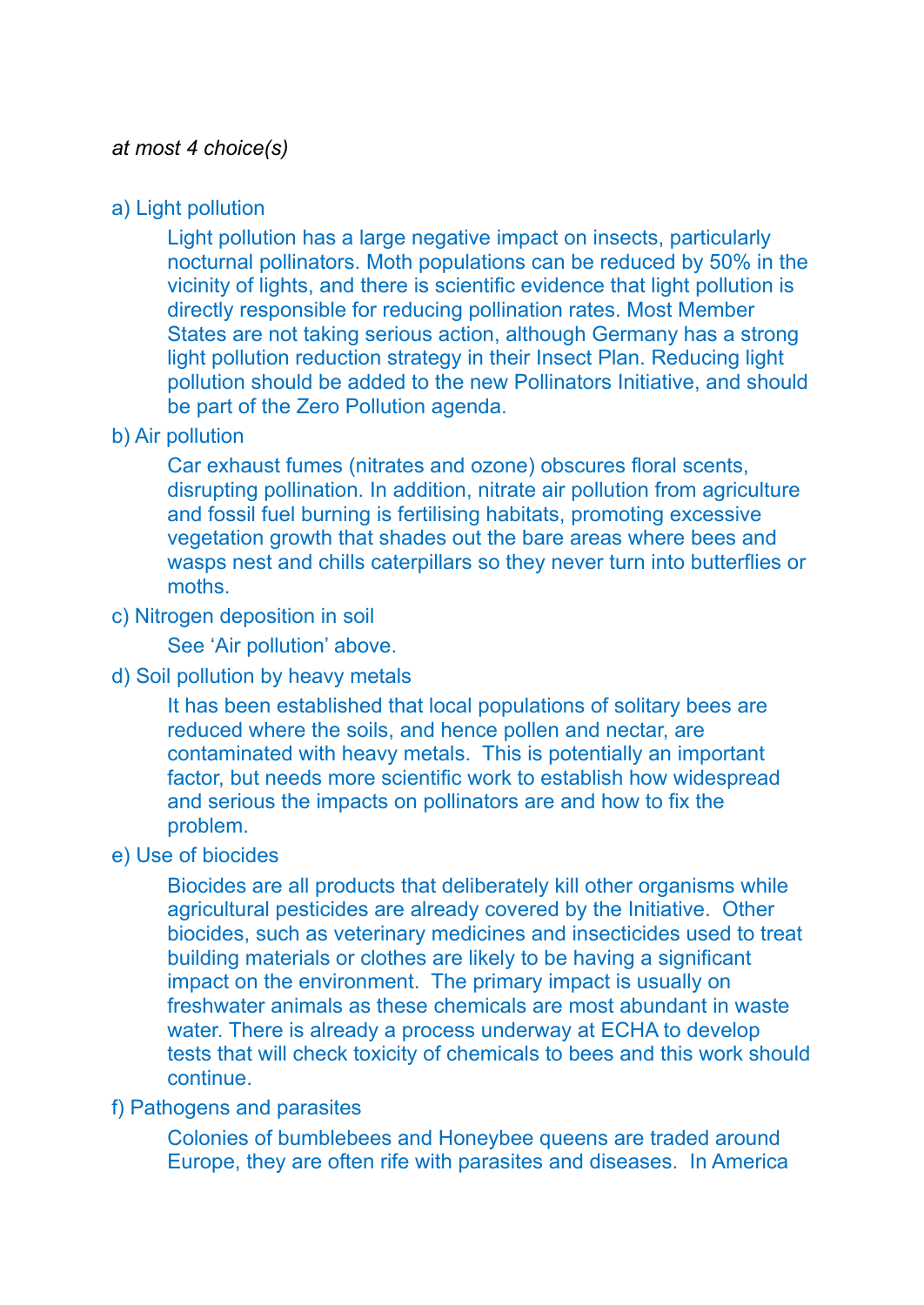bee diseases imported from Europe have destroyed populations of several once widespread bumblebee species. It has been shown that disease is spreading from captive to native pollinators in Europe. Much improved biosecurity is required to minimise the risk of repeating the tragic spread of non-native insect disease that has occurred in America.

#### g) Climate change

Climate change is having a profound effect on pollinators. While a small number of generalist pollinator species are flourishing, a much greater number of rarer, more habitat specialised insects are going extinct in the southern parts of their range and are failing to move North. This combined effect of fragmentation, which prevents the dispersal of insects, and climate change, which is causing local extinctions is one of, if not the, biggest threat facing pollinator populations. However, while enabling pollinators to survive climate change (adaptation) is a priority habitat action (see below) preventing/minimising climate change is a pre-existing imperative, and hence not a priority for the initiative.

#### h) Loss of pollinator habitats in forests

The loss of open areas in woodland where pollinators can nest, lay eggs and feed on flowers is a problem for many pollinator species, but one that we would hope the Initiative would address through existing priorities - 1) improved management of Natura 2000 and other wildlife sites, 2) species recovery plans with funded projects.

#### i) Other (please elaborate in the open text field at the end of this question.)

Habitat connectivity is the main outcome that is missing from plans to halt pollinator decline. In recent years the evidence has become overwhelming – climate change is driving pollinator extinction in the south of species ranges, but habitat specialist species are unable to respond by moving north because the habitats are now too fragmented for effective dispersal. This is causing many species to be on a trajectory to extinction, but has also been shown to be causing a reduction in abundance, as specialist species are replaced by less efficient non-specialists. [Scientists](https://www.sciencedirect.com/science/article/abs/pii/S004896972100855X) are criticising pollinator plans for the lack of habitat connectivity. We need a continent wide habitat network into which stepping stones of habitat restoration are targeted to maximise the improvements to species dispersal, otherwise vast numbers of insect species are likely to end up extinct. This is difficult to achieve, but only the EU is able to produce a joined-up habitat network plan and ensure the cross border connectivity that will be necessary if we are to halt pollinator declines. MUST be tackled by the initiative, we have not got another decade for waiting.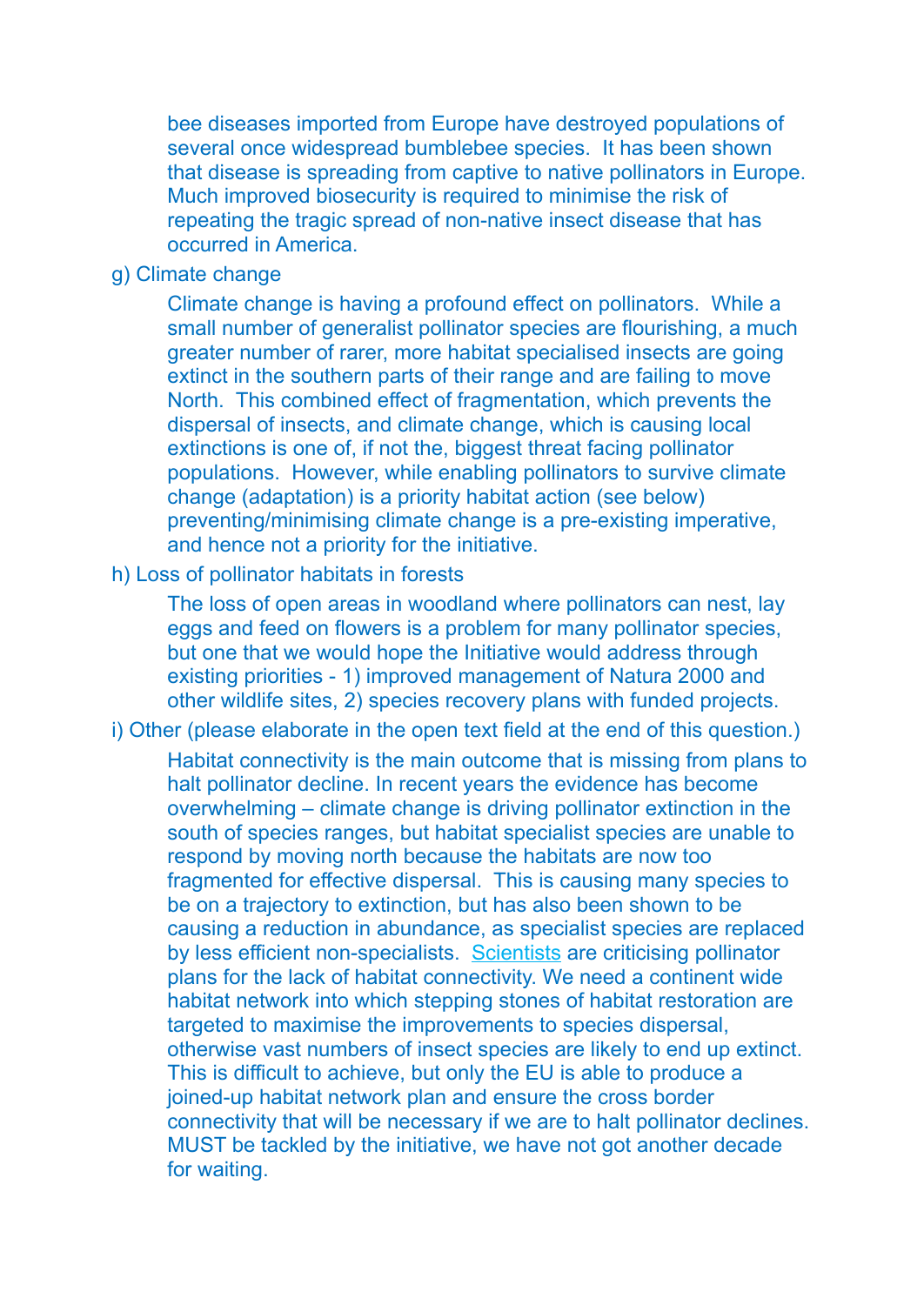a) Light pollution

b) Air pollution

- c) Nitrogen deposition in soil
- d) Soil pollution by heavy metals
- e) Use of biocides

f) Pathogens and parasites

- g) Climate change
- h) Loss of pollinator habitats in forests

i) Other *(please elaborate in the open text field at the end of the questionnaire.)*

- Habitat Connectivity

## Question **9. In your view, to what extent are the following tools important for efforts to reverse the decline of pollinators in the EU?**

|                                                                                                                                                                                | Not at all<br>important | Not<br>important | Somewhat<br>important | Importan<br>t | Very<br>important | <b>No</b><br>opinion /<br>Not sure |
|--------------------------------------------------------------------------------------------------------------------------------------------------------------------------------|-------------------------|------------------|-----------------------|---------------|-------------------|------------------------------------|
| Scientifically robust<br>EU-wide scheme<br>for monitoring the<br>abundance and<br>diversity of<br>pollinator species                                                           | $\bigcirc$              | ∩                | ∩                     |               |                   |                                    |
| Scientifically robust<br>EU-wide schemes<br>for monitoring the<br>causes of pollinator<br>decline, such as<br>loss of habitats,<br>pesticides and<br>invasive alien<br>species | ∩                       | ∩                | ∩                     | ∩             |                   |                                    |
| Multi-stakeholder<br>collaboration<br>platforms                                                                                                                                |                         |                  | ∩                     |               |                   |                                    |
| Awareness-raising<br>campaigns                                                                                                                                                 |                         |                  | ◯                     |               |                   |                                    |